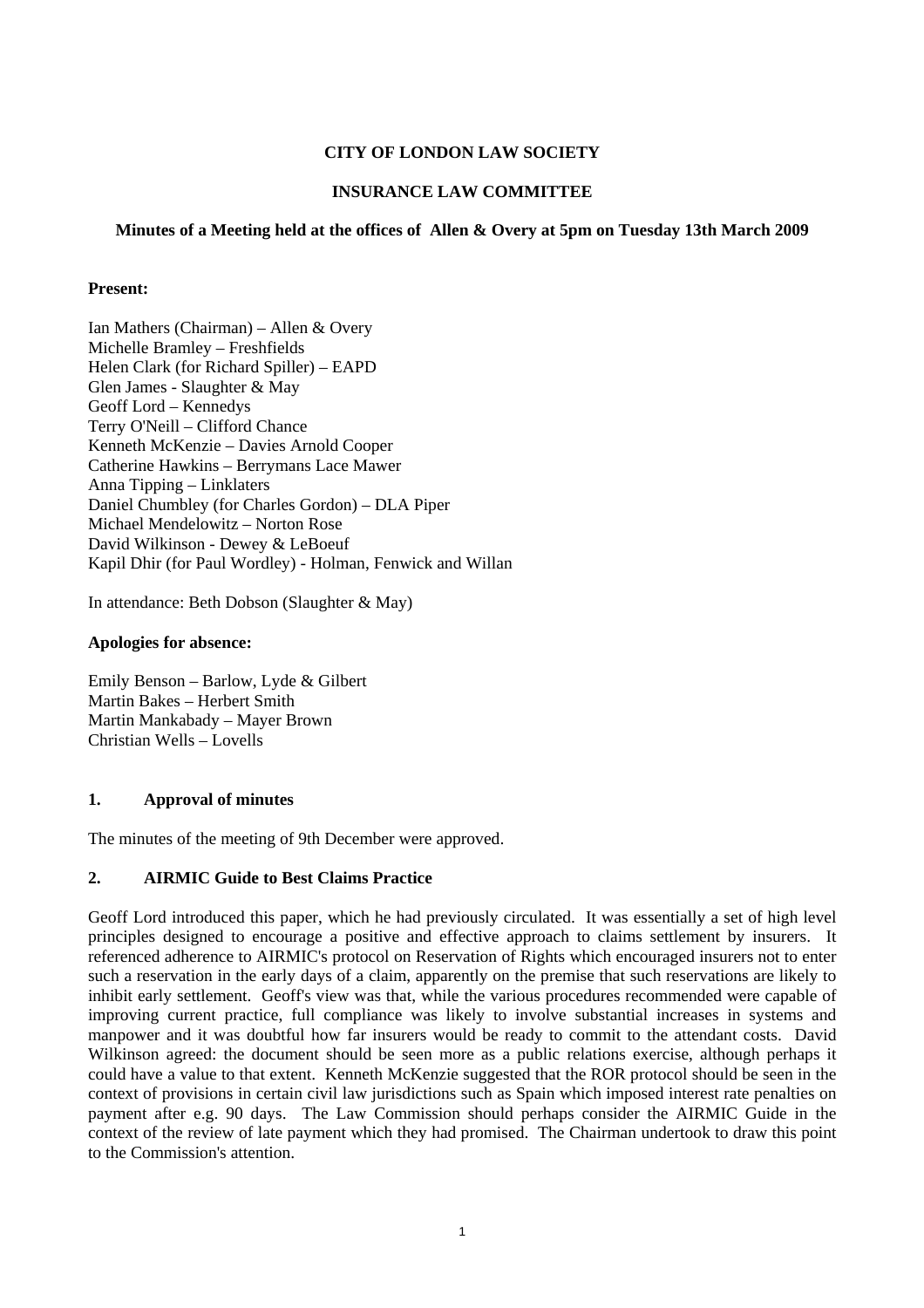# **3. Recent court decisions**

There were brief discussions of the *asbestosis trigger litigation*, which was set down for appeal beginning 9 November and *Wasa v Lexington* which is to be heard by the House of Lords in May. Anna Tipping drew attention to *Aspen v Pectel* where a notification requirement was held to be a condition precedent on a account of a general clause making payment by the insurer conditional upon the payment of premium and the observance of all terms and conditions. Michael Mendelowitz mentioned the controversy which had arisen from the ECJ decision in *West Tankers v Allianz* that an English anti-suit injunction issued to prevent a person from taking legal proceedings in Italy contrary to an arbitration clause was incompatible with the Judgments Regulation, under which the court first seised had exclusive jurisdiction to determine the applicability of an arbitration clause to the proceedings. It was not clear how the effectiveness of this clause should properly have been resolved, since it appeared that the Italian court would characterise the proceedings as sounding in tort rather than contract and would treat the arbitration clause as being inapplicable to the proceedings. Daniel Chumbley pointed out that the basis of the West Tankers judgment had recently been applied in *DHL v Fallimento Finmatica*. In that case the High Court refused an appeal which had been taken against the registration of a default judgment of an Italian court, on the argument that the judgment had been founded on an agreement which was subject to an English arbitration clause. An appeal against the judgment of the High Court was being expedited.

# **4. Insurance Contract Law**

Helen Clark reported that the Law Commission were, as she understood it, due to publish on 11th March a further issues papers on business insurance; and she confirmed that Paul Hopkins of AIRMIC had expressed a willingness to attend a meeting of the Insurance Law Committee for the purpose of an exchange of views. [*Chairman's note: in fact the Law Commission published a further paper on insurance intermediaries and pre-contract information, together with a memorandum on section 83 of the Fires (Metropolis) Act: it appears that the business law paper has been postponed until later in the year.*]

# **5. Illegality**

There was a brief discussion of the Law Commission's Consultative Report CP 189 on the Illegality Defence, where they have generally withdrawn their earlier proposal for the introduction of a statutory discretion based upon a list of relevant factors. Instead they propose that the defence should be left to judicial development and describe the policy rationales which they have drawn from the case-law as potential guidance for the courts when applying the defence in different contexts. The Law Commission invite responses to the report by 20 April. However, it was not immediately clear that there were any particular issues arising in relation to insurance contracts to which the Committee should draw attention. It was noted that there could be some areas on the margin where there were doubts about the risks which insurance contracts could properly cover, e.g. regulatory penalties (the FSA had introduced express provision prohibiting insurers from indemnifying against financial penalties) and penalties imposed overseas. However, it was not clear that these marginal areas gave rise to significant practical difficulties.

### **6. Third Parties (Rights against Insurers) Bill**

The Chairman expressed his thanks to Jonathan Goodliffe and Terry O'Neill for their comments on this Bill for which the MoJ had expressed their thanks. Geoff Lord said he understood that the Bill was now second on the list of those scheduled to be introduced in the House of Lords under the new Committee procedure, which would hopefully secure its passage. [*Chairman's note: this tallies with my subsequent research, but it is not certain that the Bill will be introduced in the current Parliamentary session.*]

### **7. Part VII FSMA/other provisions**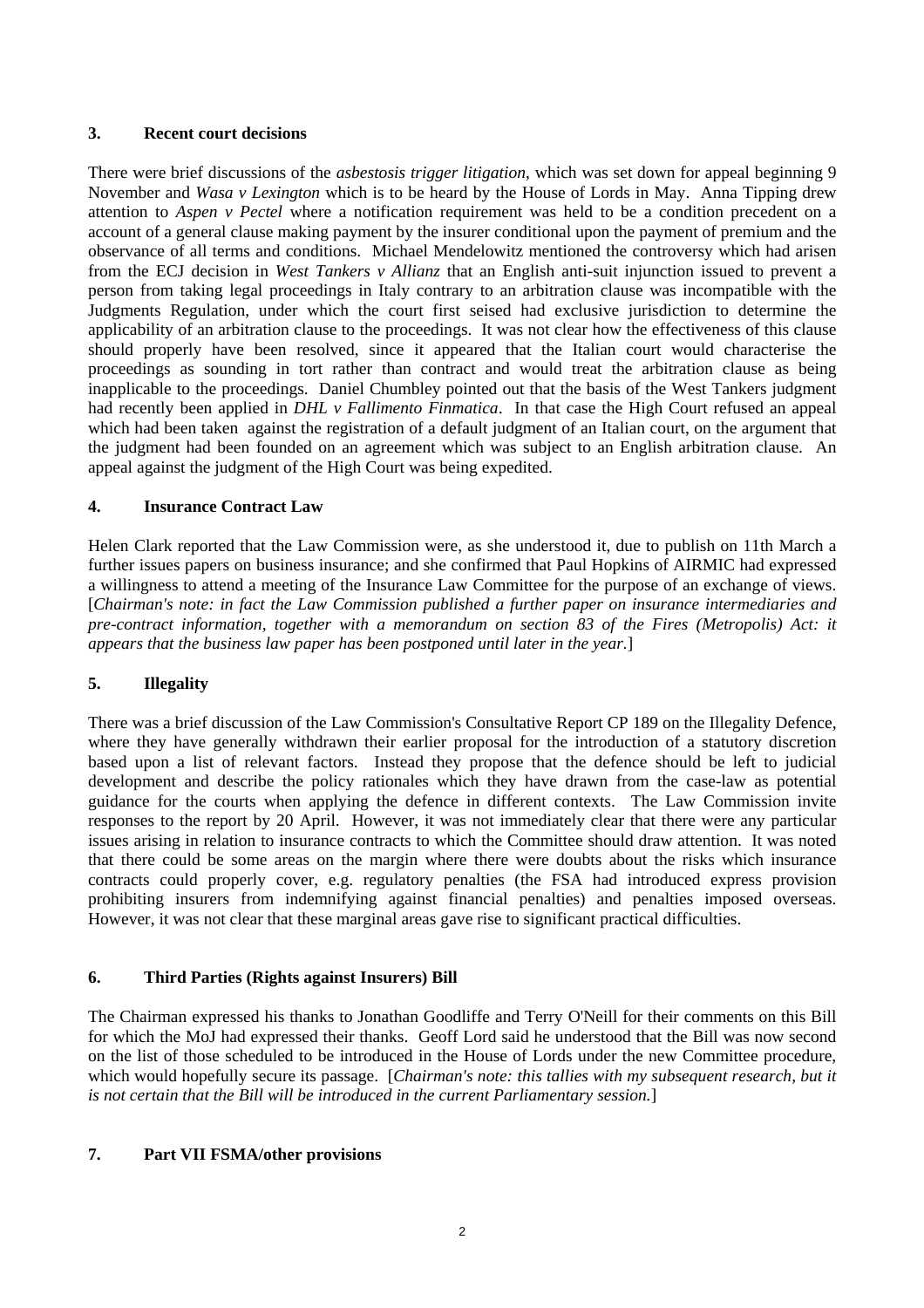Michelle Bramley indicated that the paper which Freshfields were preparing on technical defects in Part VII and other provisions of the FSMA was still in hand.

# **8. With-profit funds**

Glen James reported on FSA's CP09/9 containing revised proposals by the FSA for prohibiting with-profits insurers from debiting compensation and redress payments to the inherited estate. The Committee had commented on their earlier proposals to this effect, specifically questioning their powers and their intention to make the proposals retrospective. The revised proposals were helpful in that they were not to be retrospective but it nevertheless still seemed that they would in effect enhance policyholders' expectation of receiving an interest in the estate rather than simply protecting an interest which they could be taken to enjoy under the legal and regulatory regime which had been applicable up until now. It was also noteworthy that the FSA did not intend to apply their proposals to payments permitted under a court-approved scheme, which appeared inconsistent with the above approach. The FSA had invited any further comments by 22 May. It was agreed that, even if the FSA could be assumed to have come to a settled view on their proposals, their would be merit in restating our position shortly, in case we should be taken to have accepted their arguments. Glen agreed to circulate a draft response accordingly.

### **9. Payment protection insurance**

Michelle Bramley explained that the report by the Competition Commission on this business had actually been foreshadowed by a pledge by the major banks to stop issuing single premium policies. In fact the FSA had already requested all firms to stop selling single premium policies with unsecured personal loans, although further orders by the Competition Commission were expected. Glen James commented that the manner in which the product had been sold looked to have benefited the banks rather than policyholders, in terms both of their share of premium and their security. It was agreed that the report was difficult to contest, although the financial downturn might in principle make these policies more valuable to consumers. There seemed little doubt that the ban on concurrent sales would seriously dampen their take up; however, Anna Tipping suggested that if the product was of value there would be likely to be other sponsors filling the gap, e.g. credit card providers.

### **10. Credit rating agencies**

The Chairman drew attention to the draft regulation which had been issued by the EU Commission which appeared to be designed largely to increase the transparency of credit rating methodologies. He understood that it had been criticised for not going far enough but had not reviewed the criticisms in detail. Michael Mendelowicz said that one problem with the existing system could be that in the US at least the agencies had found effective defences against legal proceedings, although there were several actions arising from the subprime crisis under way and those defences might be vulnerable. The Chairman undertook to look further into the status of the regulation and report back at the next meeting.

### **11. Credit crisis: developments for insurers**

The Chairman noted that there had been any amount of talk of the need for financial and regulatory reform, but he was not clear what direction this might take. The de Larosiere Group's report in particular was encouraging the introduction of more effective supervisory arrangements at EU level to govern the financial sector. But so far as insurance was concerned, the main point which he had noted was the group's endorsement of the Solvency II objectives, in particular the group support regime proposed by the Commission. Discussions between the Council and the Parliament on this subject are ongoing and will hopefully reach a conclusion shortly.

### **12. Any other business**